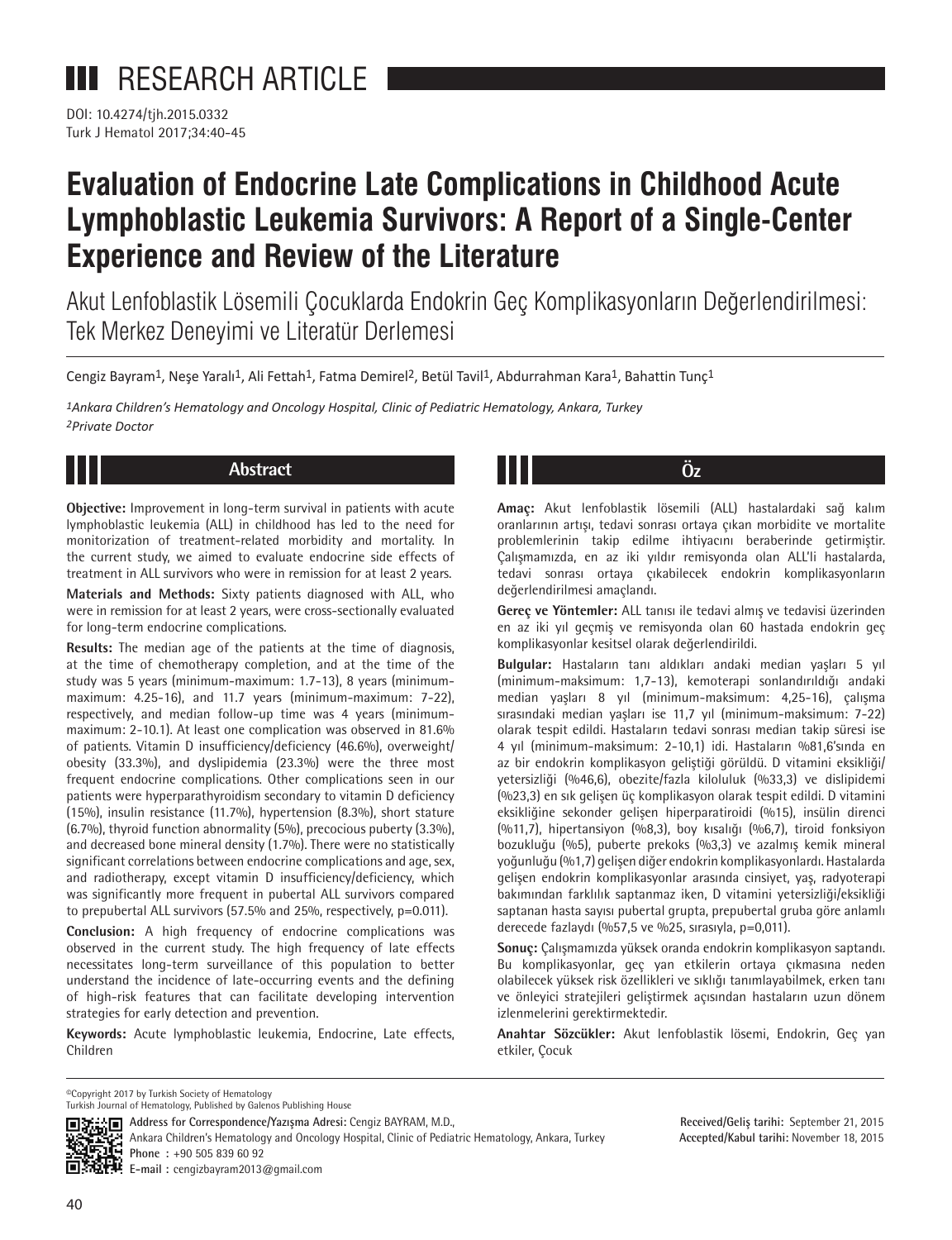# **Introduction**

Despite the increase in the prevalence of childhood malignancies, the 5-year survival rate for acute lymphoblastic leukemia (ALL) in childhood has approached 90% as a result of advances in chemotherapy and supportive care. This increase in survival has increased the importance of long-term treatment-related morbidity and mortality [1]. One of the consequences of cancer or its therapy is that many long-term survivors of childhood cancer are at an increased risk of developing chronic physical or psychosocial problem [2]. It is estimated that about two-thirds of cancer survivors will experience at least one late adverse effect and more than 40% may have a severe, disabling, or lifethreatening condition or may die 30 years after the cancer is diagnosed [3]. There have been numerous chemotherapy agents used for the treatment of ALL; however, a few of them have been implicated as causing late effects, including anthracyclines (e.g., doxorubicin, daunorubicin), oxazaphosphorine alkylating agents (e.g., cyclophosphamide), corticosteroids (e.g., prednisone, dexamethasone), and high-dose methotrexate [2]. The adverse effects of prophylactic cranial irradiation, including acute neurotoxicity, neurocognitive deficits, endocrinopathies, secondary malignant disease, and excess late mortality, have led to its reduction or elimination from treatment protocols for ALL [4,5,6].

Endocrine complications during therapy for ALL include bone demineralization, disordered growth, adrenocortical insufficiency, diabetes mellitus, the syndrome of inappropriate secretion of antidiuretic hormone, and changes in thyroid hormone concentration, whereas late complications, those that occur after completion of all radiation and chemotherapy, include bone demineralization, short stature, growth hormone deficiency, obesity, hypothyroidism, gonadal dysfunction, and infertility [7]. The present study aimed to evaluate long-term endocrine complications in ALL survivors that were in remission for at least 2 years.

### **Materials and Methods**

Sixty patients diagnosed with ALL between January 2003 and February 2009 at the Pediatric Hematology Clinic of Ankara Children's Hematology and Oncology Education and Research Hospital, who were in remission for at least 2 years, were included in the study and were evaluated cross-sectionally. All patients with ALL were treated according to the St. Jude Total-XIIIA protocol [8] and received 12 or 18 cGy cranial radiotherapy (CRT) as a part of prophylaxis or treatment as appropriate.

Pubertal status was assessed at the time of the study using Tanner staging and patients were divided into two groups as pubertal or prepubertal. Body weight and height were measured and evaluated according to Turkish children's growth data [9].

Body mass index (BMI) was calculated as weight in kilograms divided by the square of the height in meters. Overweight was defined as BMI for age and sex between the 85<sup>th</sup> and  $95<sup>th</sup>$  percentiles, and BMI for age and sex higher than the  $95<sup>th</sup>$ percentile was defined as obesity.

Hormonal analysis was carried out by the chemiluminescence method using a BIO-DPC hormone autoanalyzer with commercial kits, and a Roche/Hitachi Modular P Chemistry Analyzer was used for biochemical analysis. Serum lipid profiles, including cholesterol, triglyceride, low-density lipoprotein cholesterol (LDL-C), high-density lipoprotein cholesterol (HDL-C), and blood glucose, were obtained after at least 8 h of fasting. Dyslipidemia was defined as cholesterol of >200 mg/dL, or triglyceride of >150 mg/dL, or LDL-C of >130 mg/dL, or HDL-C of <40 [10]. The homeostasis model assessment (HOMA) score was calculated using the following formula: [fasting glucose  $(mmol/L) \times$ insulin (mmol/L)]/22.5. A HOMA score above 2.5 for prepubertal patients and above 3.2 for pubertal patients was accepted as evidence of insulin resistance [11,12]. Metabolic syndrome was defined as the presence of three or more of the following: 1) hypertension, 2) glucose intolerance, 3) hypertriglyceridemia, 4) decreased HDL level, and 5) central abdominal obesity [13]. Low free thyroxine (T4) and thyroid-stimulating hormone (TSH) level of >10 µU/mL with clinical symptoms were defined as hypothyroidism, and normal free T4 level and TSH level between 5 and 10 µU/mL without clinical symptoms were defined as subclinical (compensated) hypothyroidism [14]. Parathyroid hormone (PTH) values between 6 and 65 pg/mL were accepted as normal. High PTH levels with vitamin D deficiency were diagnosed as "secondary hyperparathyroidism". Patients having hypocalcemia, hyperphosphatemia, and decreased PTH levels were diagnosed with "primary hypoparathyroidism". Serum adrenocorticotropic hormone (ACTH) and cortisol levels were simultaneously measured at 09:00 hours. ACTH levels between 7 and 28 pg/mL for prepubertal children and between 2 and 49 pg/mL for postpubertal children were accepted as normal. Cortisol levels between 8 and 22 µg/dL were accepted as normal, whereas <8 µg/dL was accepted as adrenal insufficiency [15]. Serum 25-OH-vitamin D levels less than 15 ng/mL were diagnosed as a sign of vitamin D deficiency (normal: 20-100 ng/mL) and values between 15 and 20 ng/mL were considered as vitamin D insufficiency [16]. Bone mineral density (BMD) was measured by using dual energy X-ray absorptiometry from the L1-L4 lumbar vertebrae and was assessed according to bone ages appropriately for Turkish children's data [17]. Ageand sex-adjusted Z-scores of less than -2 were considered as evidence of decreased BMD.

The study was approved by the hospital ethics committee, and informed consent was obtained from the parents of all participating subjects.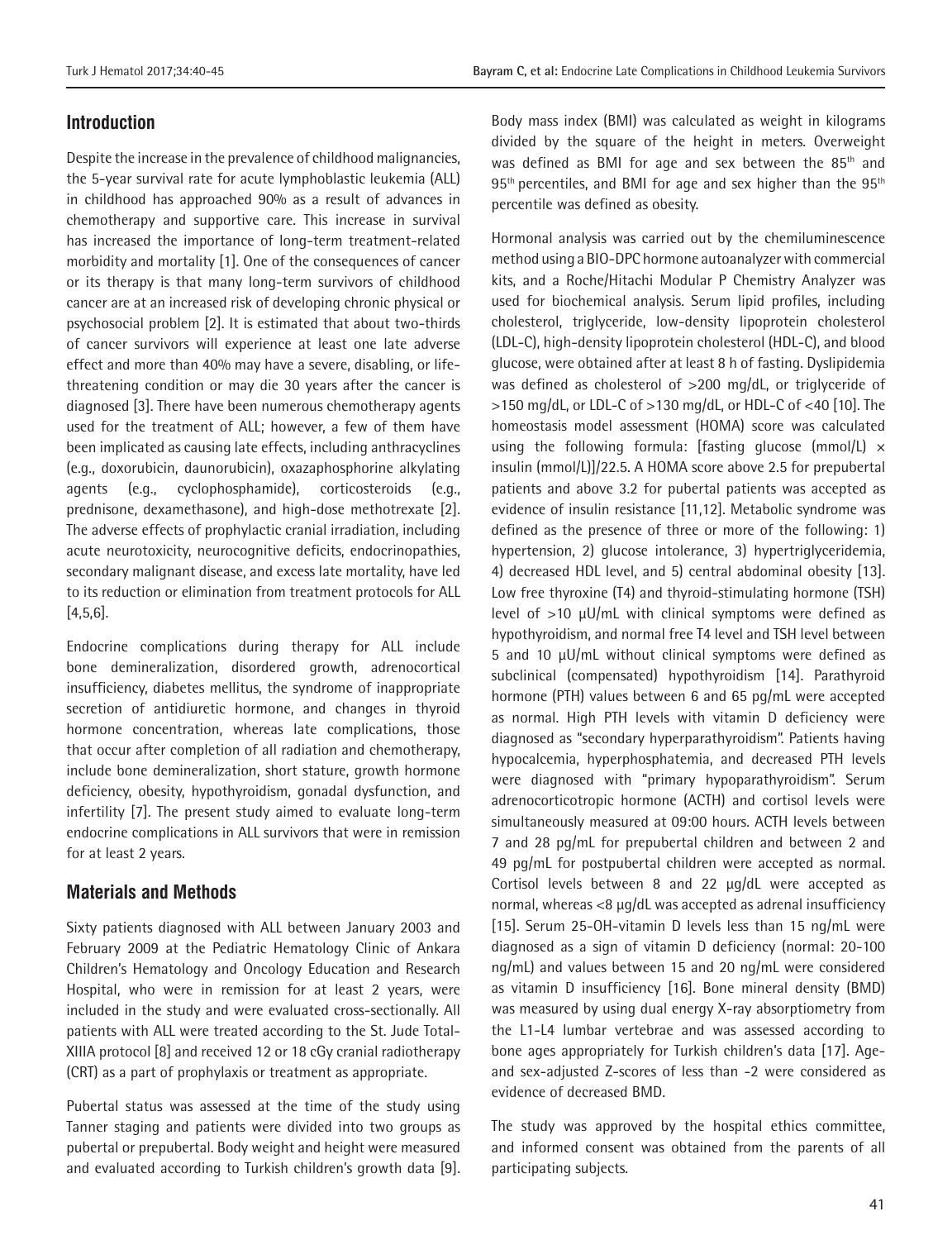Continuous variables are expressed as median (minimummaximum) and categorical variables as number (percentage). The clinical parameters and laboratory values of the patients were evaluated using the chi-square method and Student's t-test, as appropriate. All statistical tests were two-sided and p<0.05 was considered statistically significant. Statistical analysis was performed using SPSS 18.0 for Windows (SPSS Inc., Chicago, IL, USA).

## **Results**

Of the 60 ALL survivors, 31 (51.7%) were male and 29 (48.3%) were female. Fifty-five patients (91.7%) were diagnosed with pre-B-cell ALL and five (8.3%) were diagnosed with T-cell ALL. Overall, 21 patients (35%) received 12 or 18 cGy CRT as a part of prophylaxis or treatment as appropriate. The median age of the patients at the time of diagnosis, at the time of chemotherapy completion, and at the time of the study was 5 years (minimummaximum: 1.7-13), 8 years (minimum-maximum: 4.25-16), and 11.7 years (minimum-maximum: 7-22), respectively, and median follow-up time was 4 years (minimum-maximum: 2-10.1). Demographic data of patients are summarized in Table 1.

One or more adverse events occurred in 81.6% of the 60 ALL survivors; 25 patients (41.6%) had one endocrine complication, 17 patients (28.3%) had two endocrine complications, 5 patients (8.3%) had three endocrine complications, and 2 patients (3.3%) had four endocrine complications. Vitamin D insufficiency/deficiency (46.6%), overweight/obesity (33.3%), and dyslipidemia (23.3%) were the three most frequent endocrine complications, followed by hyperparathyroidism

| Table 1. Patient characteristics.                                                |              |  |  |  |
|----------------------------------------------------------------------------------|--------------|--|--|--|
| Sex, $n(\%)$                                                                     |              |  |  |  |
| Male                                                                             | 31(51.7)     |  |  |  |
| Female                                                                           | 29 (48.3)    |  |  |  |
| Leukemia type, n (%)                                                             |              |  |  |  |
| B-cell                                                                           | 55 (91.7)    |  |  |  |
| T-cell                                                                           | 5(8.3)       |  |  |  |
| Median age, years (minimum-maximum)                                              |              |  |  |  |
| At the time of diagnosis                                                         | $5(1.7-13)$  |  |  |  |
| At the time of chemotherapy completion                                           | $8(4.25-16)$ |  |  |  |
| At the time of the study                                                         | $11.7(7-22)$ |  |  |  |
| Median follow-up time, years (range)                                             | $4(2-10.1)$  |  |  |  |
| Chemotherapy protocol, n (%)                                                     |              |  |  |  |
| St. Jude Total-XIIIA protocol                                                    | 60 (100)     |  |  |  |
| Cranial radiotherapy, n (%)                                                      |              |  |  |  |
| $CRT+$                                                                           | 21 (35)      |  |  |  |
| CRT-                                                                             | 39 (65)      |  |  |  |
| CRT+: Received cranial radiotherapy, CRT-: did not receive cranial radiotherapy. |              |  |  |  |

secondary to vitamin D deficiency (15%), insulin resistance (11.7%), hypertension (8.3%), short stature (6.7%), thyroid function abnormality (5%), precocious puberty (3.3%), and decreased BMD (1.7%). There were no patients diagnosed with adrenal insufficiency, as serum ACTH and cortisol levels were within the normal ranges for all patients (Table 2).

There were four patients (6.6%) with three components of metabolic syndrome, seven patients (11.6%) with two components of metabolic syndrome, and 18 patients (30%) with one component of metabolic syndrome. Of the seven patients with insulin resistance, five had overweight or obesity, and two patients had normal BMI.

In the present study, long-term endocrine complications in 60 ALL survivors were also assessed with respect to age (<5 years versus >5 years), sex (male versus female), pubertal status (pubertal versus prepubertal), and either CRT administered or not. No significant differences were observed with respect to age, sex, and cranial radiotherapy, whereas vitamin D insufficiency/deficiency was significantly more frequent in pubertal ALL survivors (57.5%) as compared to prepubertal ALL survivors (25%) (Table 3).

# **Discussion**

Despite the increase in the prevalence of childhood cancer, with a 0.6% increase in incidence rates for all childhood cancers noted during 1975-2002, a reduction in the mortality rate has been achieved through multimodal chemotherapy and enhanced supportive care [18]. However, as a consequence of treatment-related complications, recurrence of primary cancer, and subsequent malignancies, approximately two-thirds of this population is reported to have one or more late adverse effects [18,19,20,21]. In concordance with previous reports, one or more adverse events occurred in 81.6% of the present study's ALL survivors. Vitamin D insufficiency/deficiency (46.6%) was the most frequent endocrine complication in the current study. ALL survivors are at increased risk of developing

| Table 2. Endocrine complications.                     |           |  |  |  |
|-------------------------------------------------------|-----------|--|--|--|
| Endocrine complications, n (%)                        | $n=60$    |  |  |  |
| Vitamin D insufficiency/deficiency                    | 28 (46.6) |  |  |  |
| Overweight/obesity                                    | 20(33.3)  |  |  |  |
| Dyslipidemia                                          | 14 (23.3) |  |  |  |
| Hyperparathyroidism secondary to vitamin D deficiency | 9(15)     |  |  |  |
| Insulin resistance                                    | 7(11.7)   |  |  |  |
| Hypertension                                          | 5(8.3)    |  |  |  |
| Short stature                                         | 4(6.6)    |  |  |  |
| Thyroid function abnormality                          | 3(5)      |  |  |  |
| Precocious puberty                                    | 2(3.3)    |  |  |  |
| Decreased bone mineral density                        | 1(1.7)    |  |  |  |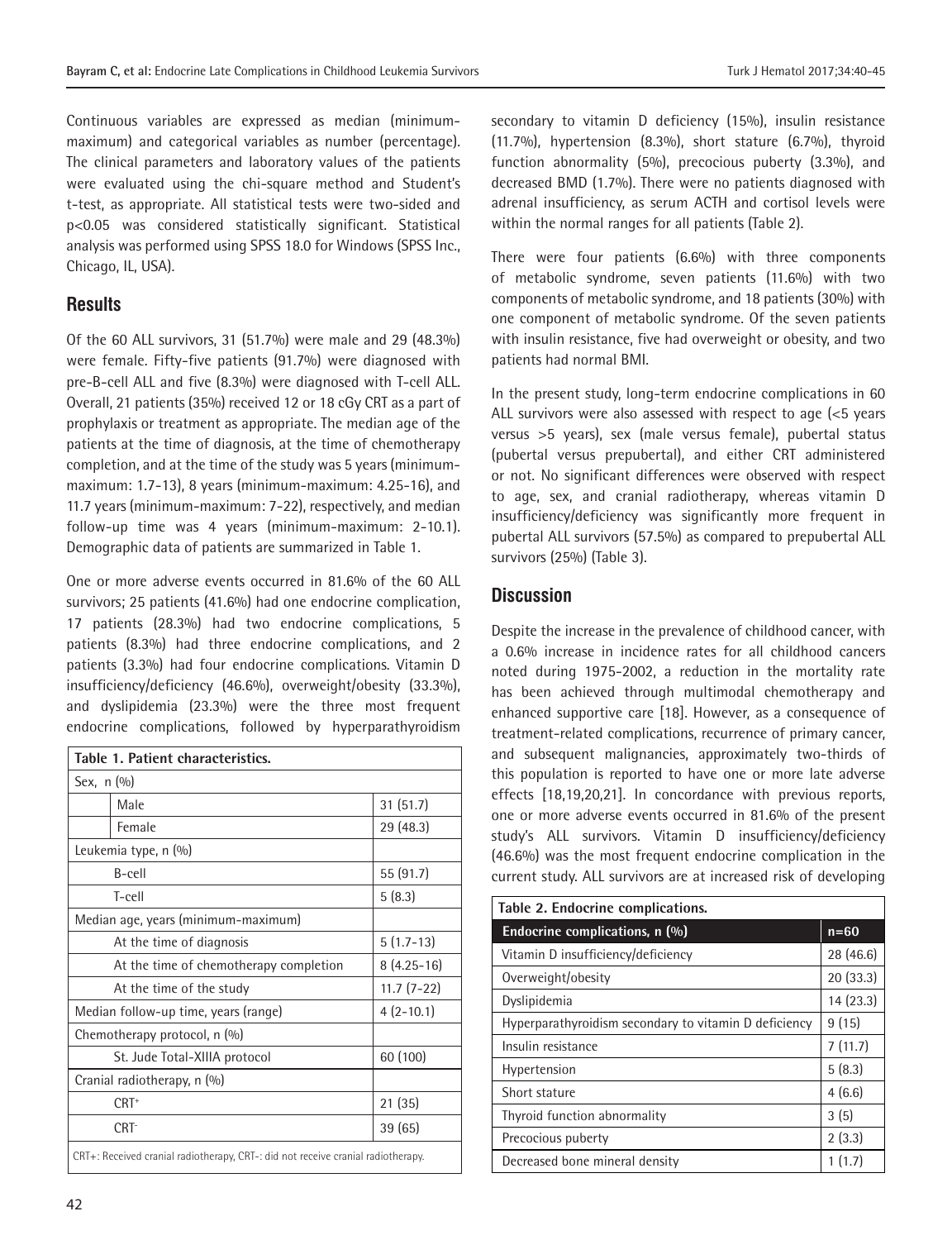| Table 3. Correlation between endocrine complications and pubertal status. |                |                 |                    |              |  |
|---------------------------------------------------------------------------|----------------|-----------------|--------------------|--------------|--|
| Endocrine complications, n (%)                                            | Total $(n=60)$ | Pubertal (n=40) | Prepubertal (n=20) | $\mathbf{p}$ |  |
| Vitamin D insufficiency/deficiency                                        | 28 (46.6)      | 23(57.5)        | 5(25)              | $0.011*$     |  |
| Overweight/obesity                                                        | 20(33.3)       | 12(30)          | 8(40)              | 0.439        |  |
| Dyslipidemia                                                              | 14(23.3)       | 10(25)          | 4(20)              | 0.666        |  |
| Hyperparathyroidism secondary to vitamin D deficiency                     | 9(15)          | 7(17.9)         | 2(10)              | 0.443        |  |
| Insulin resistance                                                        | 7(11.7)        | 5(12.5)         | 2(10)              | 0.591        |  |
| Hypertension                                                              | 5(8.3)         | 4(10)           | 1(5)               | 0.509        |  |
| Short stature                                                             | 4(6.6)         | 2(5)            | 2(10)              | 0.464        |  |
| Thyroid function abnormality                                              | 1(1.7)         | 2(5)            | 1(5)               |              |  |
| *Significant.                                                             |                |                 |                    |              |  |

BMD deficits compared to the general population, associated with their treatment, including high cumulative doses of steroids/methotrexate and radiation therapy. Because vitamin D has a positive influence on calcium balance for building bone and attaining peak bone mass, vitamin D deficiency or insufficiency can contribute to BMD deficit [22]. The prevalence of 25-hydroxyvitamin D (25-OH-D) insufficiency is reported to be 14-49% in the general population and was reported to be between 33.5% and 40% in healthy Turkish children and adolescents in two recent studies [23,24,25,26]. In a recent study of 484 childhood cancer survivors, 17.6% of whom had leukemia, Choudhary et al. reported a prevalence of 29% of 25-OH-D insufficiency, and the risk factors for 25-OH-D insufficiency were race, pubertal status, and seasonality [27]. The prevalence of 25-OH-D deficiency or insufficiency was 46.6% in our study, which was higher than in the latter study and two recent studies from Turkey but similar to what has been described in the general population. Pubertal status was the only significant risk factor in the present study, while 23 of 28 patients (82.1%) with 25-OH-D deficiency or insufficiency were pubertal ALL survivors. Forty percent of bone mass is obtained during puberty, and by the end of puberty, 90% of total adult bone mass has already been acquired in the normal population [22]. In this regard, in addition to chemotherapy agents and radiation therapy, 25-OH-D deficiency or insufficiency can additionally contribute to failure to recover to a normal BMD after completion of therapy, and thus surveillance and intervention strategies should also include assessment of 25- OH-D levels during puberty.

Overweight or obesity has been identified as a potential late adverse effect of therapy in childhood ALL survivors [2,3]. The largest study evaluating the risk of being overweight in ALL survivors was conducted by the Childhood Survivor Cancer Study. That study showed that survivors who received greater than 20 Gy CRT were significantly more likely than their siblings to be overweight, and female survivors treated before the age of 4 years were also more likely to be overweight in comparison with siblings [28]. Studies about the risk of being overweight

or obese in ALL survivors have conflicting results. In a study of 618 ALL survivors, reported by Dalton et al., they found that children treated before the age of 13 years had a significant decrease in their height z-scores and an increase in their BMI z-scores, regardless of cranial radiation therapy [29]. Razzouk et al. observed that young age (<6 years) and overweight/obesity at diagnosis were the best predictors of obesity at adult height in a study of 456 childhood ALL and lymphoma survivors, 431 of whom had ALL [30]. That study further concluded that BMI weight category at diagnosis, rather than type of CNS treatment received, predicted adult weight in long-term survivors of childhood hematologic malignancies. Zhang et al. reported that weight status at diagnosis and BMI z-score at diagnosis were both significant predictors for being overweight/obese at the end of treatment in pediatric ALL survivors [31]. They found that patients who were overweight/obese at diagnosis were 11.9 times more likely to be overweight/obese at the end of treatment than those who were underweight or had healthy weight at diagnosis. Moreover, sex, receiving CRT, and age at diagnosis were not significant predictors of BMI z-score in survivors of pediatric ALL during or after treatment. In the present study, we also did not observe any significant correlation between the risk of being overweight or obese and age at diagnosis, CRT, and sex. Additionally, Asner et al. showed an association between abnormal maternal BMI and overweight/obesity in long-term survivors of childhood ALL, except for overweight/obesity at diagnosis, while age at diagnosis, sex, cumulative dose of steroids, and paternal BMI showed no association [32]. In a previous study of 33 ALL survivors, 25 of whom were female, it was found that 56% of female survivors were obese and 59% of them had an obese mother [33]. Considering the risk of longterm excessive weight gain in childhood ALL survivors including overweight/obesity at diagnosis and abnormal maternal BMI, rather than CRT, corticosteroids, age at diagnosis, and sex, the patient's familial and genetic characteristics are likely to be risk factors leading to overweight/obesity for this population.

ALL survivors are reported to have a 4-fold excess risk of mortality secondary to cardiovascular events compared to the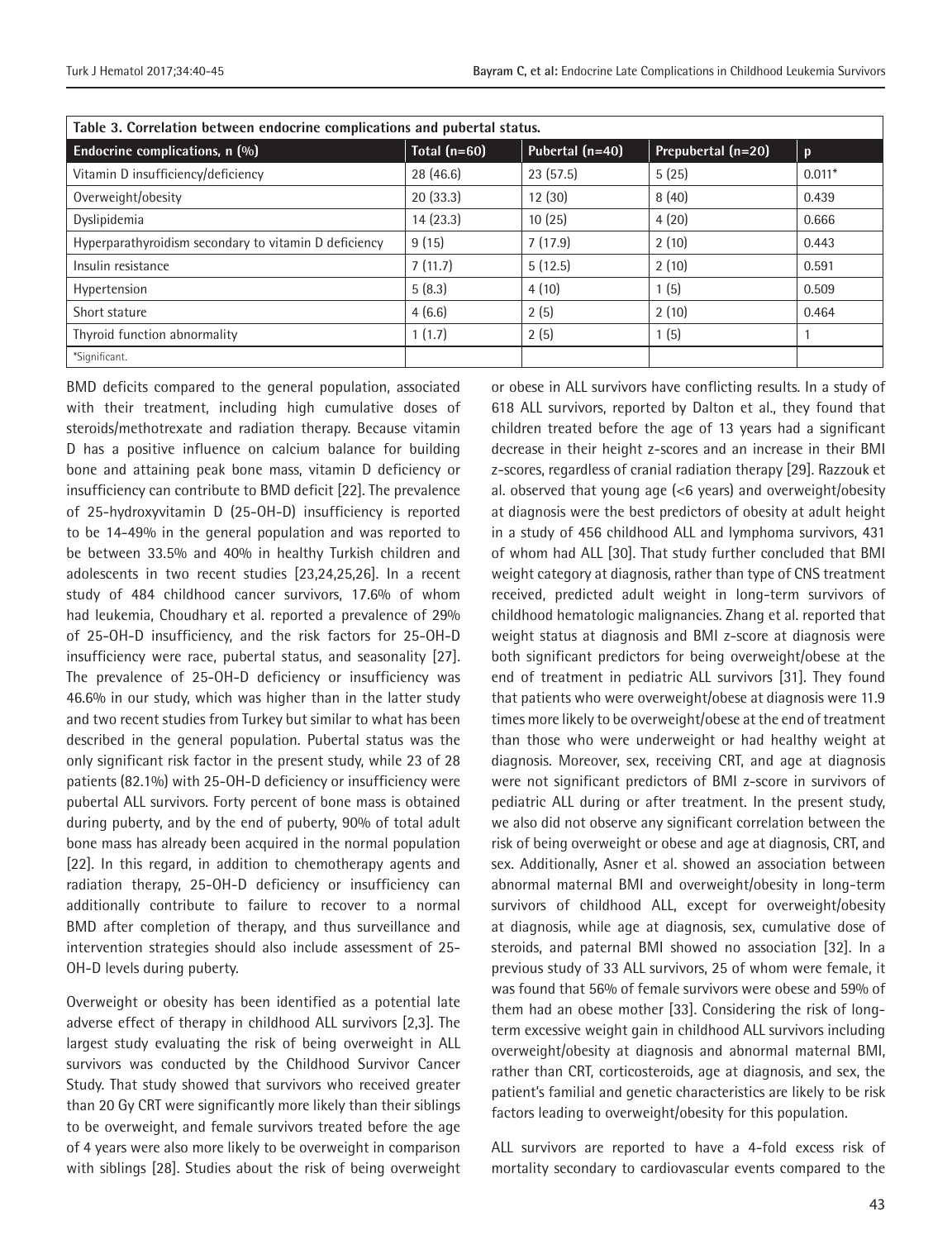general population. In addition to cardiomyopathy associated with anthracyclines, ALL survivors have also been shown to have atherosclerotic disease, which led to an investigation of conventional risk factors for cardiovascular disease including diabetes mellitus, dyslipidemia, obesity, and metabolic syndrome [13]. In the present study, the second and third most common endocrine complications were overweight/obesity (33.3%) and dyslipidemia (23.3%), whereas insulin resistance (11.7%) and hypertension (8.3%) were the fourth and fifth most common endocrine complications. Because childhood ALL survivors will be young at the time of completion of treatment, as in the present study (median age: 11.7 years), many treatment-related adverse events may not become clinically apparent until the survivor gets older in the context of cardiovascular disease development, and thus preventive strategies including medical interventions and lifestyle modifications such as eating a healthful diet, regular physical activity, and avoiding cancer-associated habits including smoking or excessive alcohol consumption can help reduce the risk factors leading to cardiovascular late events.

ALL survivors treated with conventional CRT doses do not usually develop other central endocrinopathies, such as central adrenal insufficiency, hyperprolactinemia, gonadotropin insufficiency, or central (secondary) hypothyroidism. However, primary hypothyroidism can occur after cranial, craniospinal, and total body irradiation because of direct exposure of the thyroid gland to radiation, even at low doses [2]. Precocious puberty is another late effect of CRT in doses of 18 to 24 Gy, and it is more common in girls. However, most female ALL survivors experience menarche at a normal age, which was confirmed in two large cohorts [34,35]. Reduction or elimination of CRT in treatment of childhood ALL in recent protocols is another reason for favorable outcome in the context of central endocrinopathy development [4,5,6]. In the present study, there were no patients diagnosed with adrenal insufficiency, and the frequency of patients with hypothyroidism and subclinical hypothyroidism (compensated) was 1.7% and 3.3%, respectively. Only two of 60 ALL survivors developed precocious puberty; both were girls and one received CRT.

#### **Conclusion**

In conclusion, a high frequency of endocrine long-term adverse events occurred in the current study. In achieving >90% of 5-year survival rates for children with ALL diagnosed at 14 years of age or younger, there has been an increase in the number of children and adolescents cured of ALL. In this context, considering the high prevalence of late adverse effects as a consequence of ALL or its therapy as compared to the general population, long-term surveillance of this population is important to better understand the incidence of late-occurring events and define high-risk features that can facilitate the development of intervention strategies for early detection and

prevention, which can lead to an improvement of care and quality of life for this growing population.

#### **Ethics**

Ethics Commitee Approval: The research has been approved by Ankara Children's Hematology and Oncology Hospital's ethics commitee (approval number 2013-051) and informed consent was obtained from the parents of the patients. The manuscript has been seen and approved by all of the authors.

#### **Author Contributions**

Concept: Cengiz Bayram, Neşe Yaralı, Betül Tavil; Design: Cengiz Bayram, Neşe Yaralı, Betül Tavil, Fatma Demirel; Data Collection or Processing: Cengiz Bayram, Neşe Yaralı, Ali Fettah, Fatma Demirel; Analysis or Interpretation: Cengiz Bayram, Neşe Yaralı, Ali Fettah, Fatma Demirel; Literature Search: Cengiz Bayram, Neşe Yaralı, Ali Fettah, Fatma Demirel, Betül Tavil, Abdurrahman Kara, Bahattin Tunç; Writing: Cengiz Bayram, Neşe Yaralı, Ali Fettah, Fatma Demirel, Betül Tavil, Abdurrahman Kara, Bahattin Tunç.

Conflict of Interest: The authors of this paper have no conflicts of interest, including specific financial interests, relationships, and/or affiliations relevant to the subject matter or materials included.

#### **References**

- 1. Ness KK, Armenian SH, Kadan-Lottick N, Gurney JG. Adverse effects of treatment in childhood acute lymphoblastic leukemia: general overview and implications for long-term cardiac health. Expert Rev Hematol 2011;4:185- 197.
- 2. Nathan PC, Wasilewski-Masker K, Janzen LA. Long-term outcomes in survivors of childhood acute lymphoblastic leukemia. Hematol Oncol Clin North Am 2009;23:1065-1082.
- 3. Shankar SM, Marina N, Hudson MM, Hodgson DC, Adams MJ, Landier W, Bhatia S, Meeske K, Chen MH, Kinahan KE, Steinberger J, Rosenthal D; Cardiovascular Disease Task Force of the Children's Oncology Group. Monitoring for cardiovascular disease in survivors of childhood cancer: report from the Cardiovascular Disease Task Force of the Children's Oncology Group. Pediatrics 2008;121:e387-396.
- 4. Inaba H, Greaves M, Mullighan CG. Acute lymphoblastic leukaemia. Lancet 2013;381:1943-1955.
- 5. Veerman AJ, Kamps WA, van den Berg H, van den Berg E, Bökkerink JP, Bruin MC, van den Heuvel-Eibrink MM, Korbijn CM, Korthof ET, van der Pal K, Stijnen T, van Weel Sipman MH, van Weerden JF, van Wering ER, van der Does-van den Berg A; Dutch Childhood Oncology Group. Dexamethasonebased therapy for childhood acute lymphoblastic leukaemia: results of the prospective Dutch Childhood Oncology Group (DCOG) protocol ALL-9 (1997-2004). Lancet Oncol 2009;10:957-966.
- 6. Pui CH, Campana D, Pei D, Bowman WP, Sandlund JT, Kaste SC, Ribeiro RC, Rubnitz JE, Raimondi SC, Onciu M, Coustan-Smith E, Kun LE, Jeha S, Cheng C, Howard SC, Simmons V, Bayles A, Metzger ML, Boyett JM, Leung W, Handgretinger R, Downing JR, Evans WE, Relling MV. Treating childhood acute lymphoblastic leukemia without cranial irradiation. N Engl J Med 2009;360:2730-2741.
- 7. Howard SC, Pui CH. Endocrine complications in pediatric patients with acute lymphoblastic leukemia. Blood Rev 2002;16:225-243.